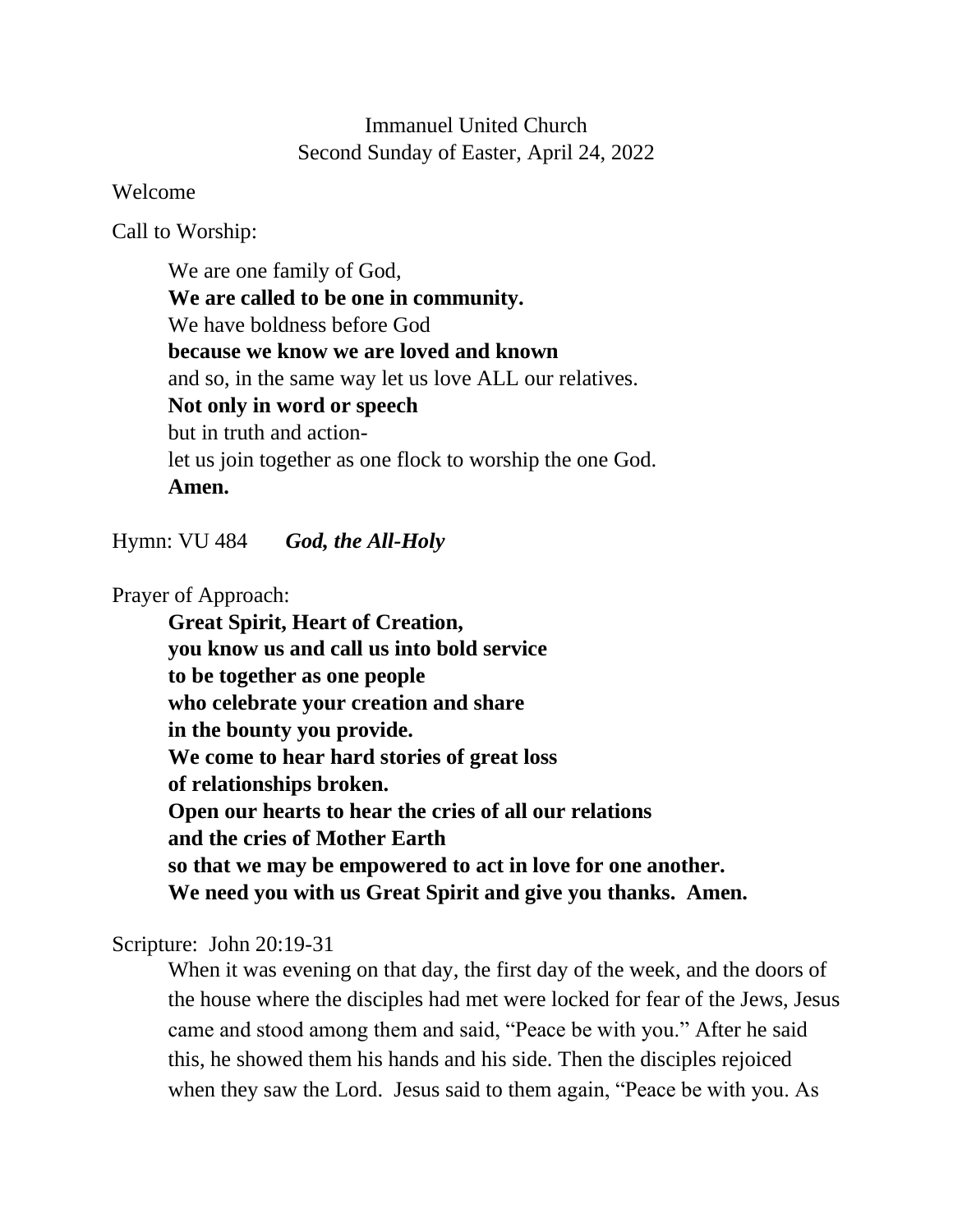the Father has sent me, so I send you." When he had said this, he breathed on them and said to them, "Receive the Holy Spirit. If you forgive the sins of any, they are forgiven them; if you retain the sins of any, they are retained."

But Thomas (who was called the Twin), one of the twelve, was not with them when Jesus came. So the other disciples told him, "We have seen the Lord." But he said to them, "Unless I see the mark of the nails in his hands, and put my finger in the mark of the nails and my hand in his side, I will not believe."

A week later his disciples were again in the house, and Thomas was with them. Although the doors were shut, Jesus came and stood among them and said, "Peace be with you." Then he said to Thomas, "Put your finger here and see my hands. Reach out your hand and put it in my side. Do not doubt but believe." Thomas answered him, "My Lord and my God!" Jesus said to him, "Have you believed because you have seen me? Blessed are those who have not seen and yet have come to believe."

Now Jesus did many other signs in the presence of his disciples, which are not written in this book. But these are written so that you may come to believe that Jesus is the Messiah, the Son of God, and that through believing you may have life in his name.

## Choir Anthem: VU 509 *I, the Lord of Sea and Sky*

## Reflection: Wounds of Reconciliation - offered by Adrian Jacobs

Ganosono of the Turtle Clan, Cayuga Nation of the Six Nations Haudenosaunee Confederacy at Grand River Territory, ON. Adrian is the father of five and grandfather of two grandsons and one granddaughter. He lives as guest on Anishinaabe Treaty One territory as Keeper of the Circle of Sandy-Saulteaux Spiritual Centre. He teaches in the areas of Indigenous history, culture and contemporary issues.

Ha Na is away on holiday this week our guest speaker is Adrian Jacobs. At the time of printing this we did not have a copy of his reflection.

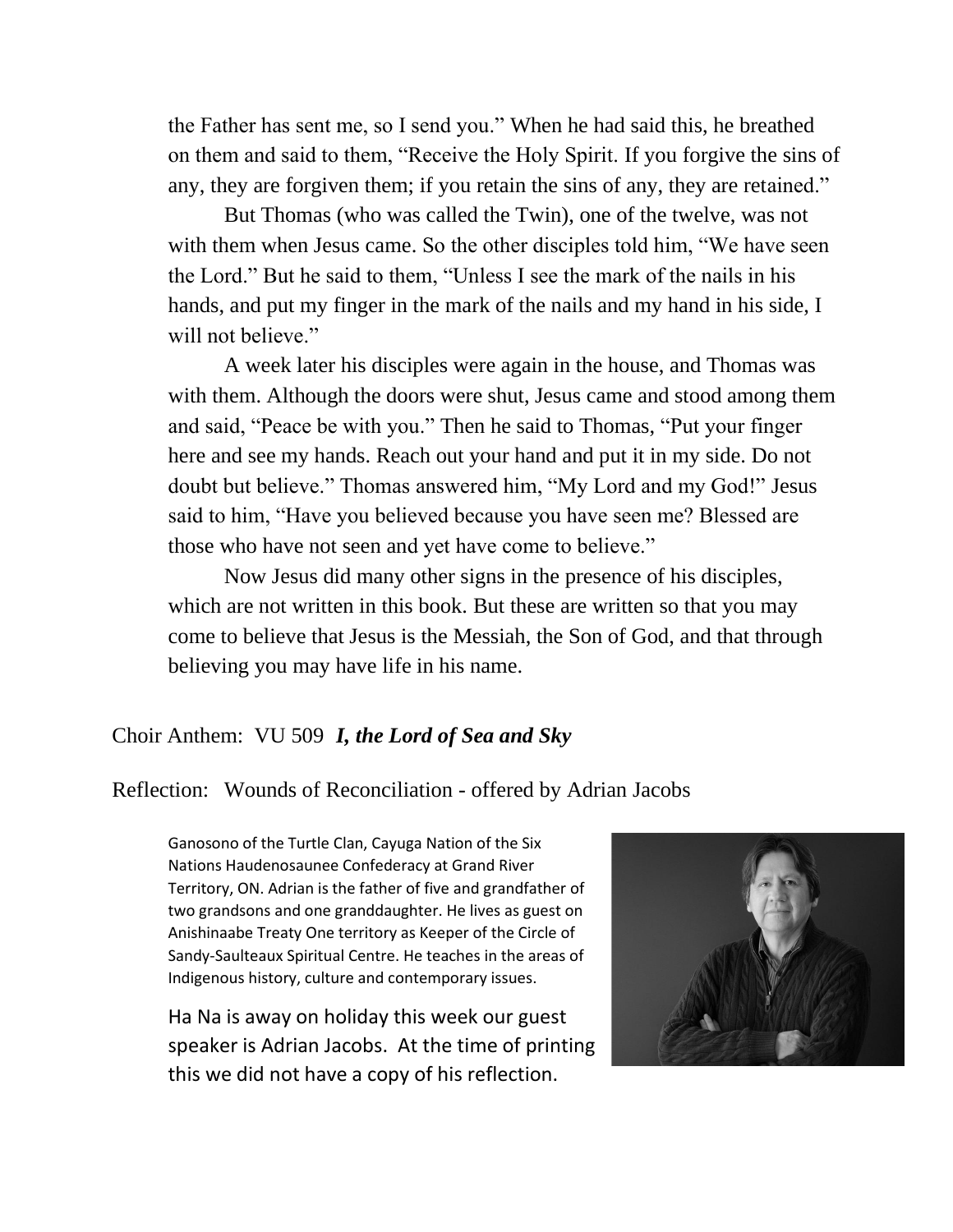Offering:

VU 540 *Grant Us, God, the Grace*

**Loving god, Creator and Sustainer, may these gifts, given gratefully, be brought to life through the power of your creative spirit. Multiply and use them to bring the word and the touch of Jesus to your people in this place and throughout the world. Amen.**

Prayers of the People: offered by Marian Mathews

VU 916 *A Paraphrase of the Prayer of Jesus* **Eternal Spirit, Earth-maker, Pain-bearer, Life-giver Source of all that is and that shall be. Father and Mother of us all, Loving God, in whom is heaven: The hallowing of your name echo through the universe! The way of your justice be followed by peoples of the world! Your heavenly will be done by all created beings! Your commonwealth of peace and freedom sustain our hope and come on earth. With the bread we need for today, feed us. In the hurts we absorb from one another, forgive us. In times of temptation and test, strengthen us. From trials too great to endure, spare us. From the grip of all that is evil, free us. For you reign in the glory of the power that is love,**